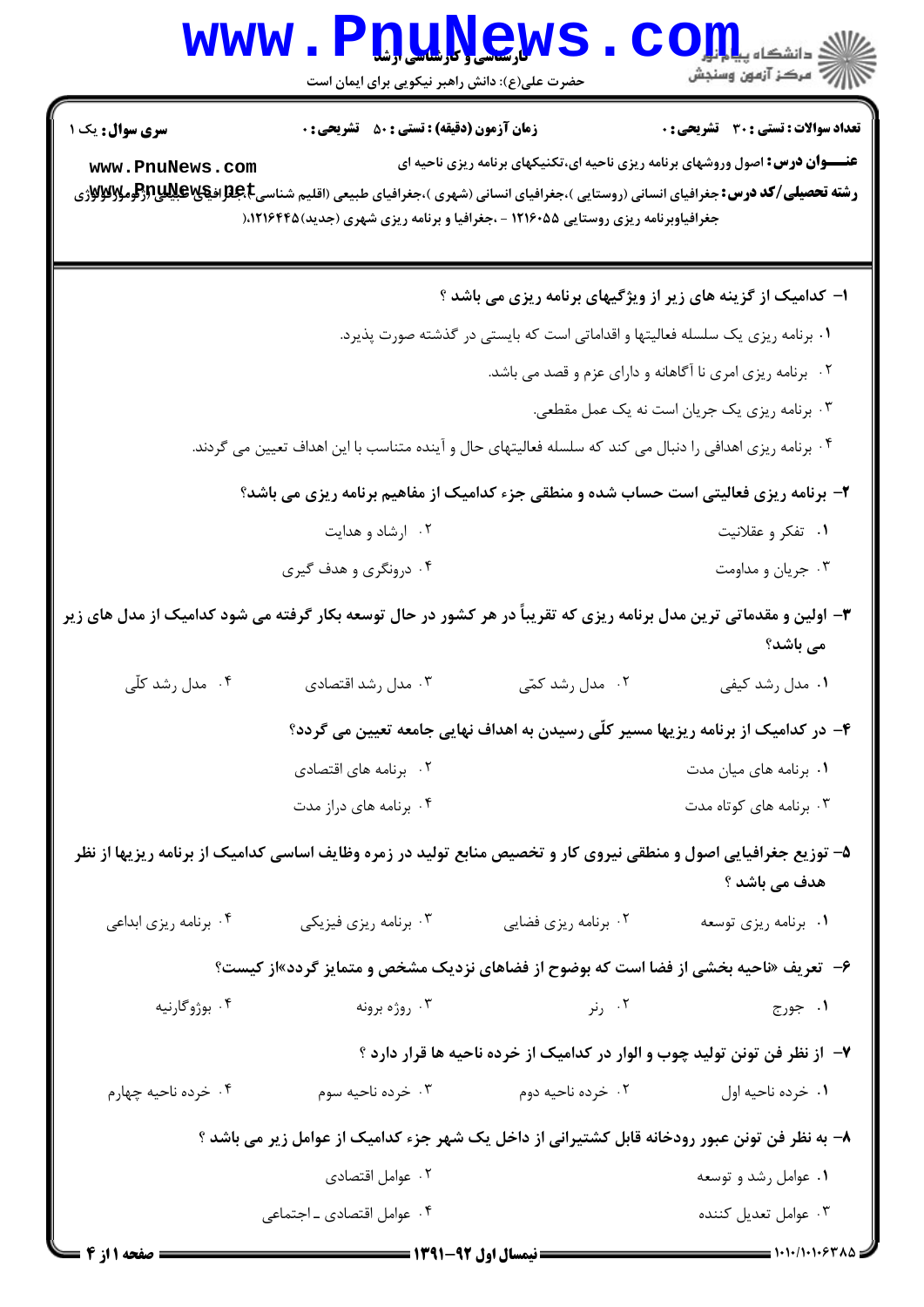|                                                                                                                            | www.PnuNews<br>حضرت علی(ع): دانش راهبر نیکویی برای ایمان است                                                                                                                                                                                                                             |                                                                                    | الله دانشکاه پیاه برای COM<br>الله عرکز آزمهن وسنجش                                                                                  |  |
|----------------------------------------------------------------------------------------------------------------------------|------------------------------------------------------------------------------------------------------------------------------------------------------------------------------------------------------------------------------------------------------------------------------------------|------------------------------------------------------------------------------------|--------------------------------------------------------------------------------------------------------------------------------------|--|
| <b>سری سوال : ۱ یک</b><br>www.PnuNews.com                                                                                  | <b>زمان آزمون (دقیقه) : تستی : 50 ٪ تشریحی : 0</b><br><b>رشته تحصیلی/کد درس:</b> جغرافیای انسانی (روستایی )،جغرافیای انسانی (شهری )،جغرافیای طبیعی (اقلیم شناسیCبهایاتیالاتیاللاتیاتراتومولاتالاتار<br>)،جغرافیاوبرنامه ریزی روستایی ۱۲۱۶۰۵۵ - ،جغرافیا و برنامه ریزی شهری (جدید)۱۲۱۶۴۴۵ |                                                                                    | <b>تعداد سوالات : تستی : 30 ٪ تشریحی : 0</b><br><b>عنـــوان درس:</b> اصول وروشهای برنامه ریزی ناحیه ای،تکنیکهای برنامه ریزی ناحیه ای |  |
|                                                                                                                            | ۹- کدامیک از گزینه های زیر از عمده ترین معیارهای منطقه بندی سرزمین ها می باشد ؟                                                                                                                                                                                                          |                                                                                    |                                                                                                                                      |  |
|                                                                                                                            | ۲. شاخص های توسعه فرهنگی                                                                                                                                                                                                                                                                 | ۰۱ شاخص های توسعه اقتصادی                                                          |                                                                                                                                      |  |
|                                                                                                                            | ۰۴ وسعت منطقه                                                                                                                                                                                                                                                                            |                                                                                    | ۰۳ رشد اجتماعی                                                                                                                       |  |
|                                                                                                                            | ۱۰- فضاهای جغرافیایی که بر اساس ضوابط و معیار های سیاسی و اداری بصورت مصنوعی تقسیم بندی شده است جزء کدامیک                                                                                                                                                                               |                                                                                    | از انواع مناطق برنامه ریزی اند ؟                                                                                                     |  |
| ۰۴ منطقه کانونی                                                                                                            | ۰۳ منطقه اداری                                                                                                                                                                                                                                                                           | ٠٢ منطقه محلى                                                                      | ٠١ منطقه جغرافيايي                                                                                                                   |  |
|                                                                                                                            |                                                                                                                                                                                                                                                                                          | 11- از نظر میسرا برنامه ریزی مکانی در ایران به چند سطح از کانونهای رشد نیاز دارد ؟ |                                                                                                                                      |  |
| ۰۴ شش سطح                                                                                                                  | ۰۳ چهار سطح                                                                                                                                                                                                                                                                              | ۰۲ پنج سطح                                                                         | ۰۱ سه سطح                                                                                                                            |  |
| ۱۲– لازمه رسیدن به توسعه پایدارکه امروزه مورد توجه برنامه ریزان ممالک در حال توسعه می باشد کدامیک از گزینه های زیر<br>است؟ |                                                                                                                                                                                                                                                                                          |                                                                                    |                                                                                                                                      |  |
|                                                                                                                            | ۰۲ توجه به مسئله اقتصادی                                                                                                                                                                                                                                                                 |                                                                                    | ۰۱ توجه جدّى به مسئله محيط زيست                                                                                                      |  |
|                                                                                                                            | ۰۴ توجه به مسئله اجتماعی و زیست محیطی                                                                                                                                                                                                                                                    |                                                                                    | ۰۳ توجه به مسئله فرهنگی                                                                                                              |  |
|                                                                                                                            | ۱۳- برنامه ریزی توسعه و عمران نام دیگر کدامیک انواع برنامه ریزی از نظر اهداف می باشد ؟                                                                                                                                                                                                   |                                                                                    |                                                                                                                                      |  |
|                                                                                                                            | ۰۲ برنامه ریزی اختصاصی                                                                                                                                                                                                                                                                   | ۰۱ برنامه ریزی فیزیکی                                                              |                                                                                                                                      |  |
|                                                                                                                            | ۰۴ برنامه ریزی فضایی                                                                                                                                                                                                                                                                     |                                                                                    | ۰۳ برنامه ریزی ابداعی                                                                                                                |  |
|                                                                                                                            |                                                                                                                                                                                                                                                                                          | ۱۴- کدامیک از موارد زیر در مورد روش تاکسونومی عددی صحیح می باشد ؟                  |                                                                                                                                      |  |
|                                                                                                                            |                                                                                                                                                                                                                                                                                          | ۰۱ در این روش درجه توسعه یافتگی مناطق بین ۱ و ۲ می باشد.                           |                                                                                                                                      |  |
|                                                                                                                            | ۰۲ در این روشFi هر چقدر به صفر نزدیک باشد نشان دهنده درجه توسعه یافتگی مناطق می باشد.                                                                                                                                                                                                    |                                                                                    |                                                                                                                                      |  |
|                                                                                                                            |                                                                                                                                                                                                                                                                                          | ۰۳ در این روش درجه توسعه یافتگی مناطق بین صفر و ۲ می باشد.                         |                                                                                                                                      |  |
| ۰۴ در این روشFi هر چقدر به یک نزدیک باشد نشان دهنده درجه توسعه یافتگی مناطق می باشد.                                       |                                                                                                                                                                                                                                                                                          |                                                                                    |                                                                                                                                      |  |
|                                                                                                                            |                                                                                                                                                                                                                                                                                          | ۱۵- نظام برنامه ریزی در کدامیک از کشورها زیر به صورت متمرکز می باشد ؟              |                                                                                                                                      |  |
| ۰۴ ایتالیا                                                                                                                 | ۰۳ ایران                                                                                                                                                                                                                                                                                 | ۰۲ انگلستان                                                                        | ۰۱ فرانسه                                                                                                                            |  |
|                                                                                                                            |                                                                                                                                                                                                                                                                                          |                                                                                    |                                                                                                                                      |  |
|                                                                                                                            |                                                                                                                                                                                                                                                                                          |                                                                                    |                                                                                                                                      |  |

1.1.1.1.9380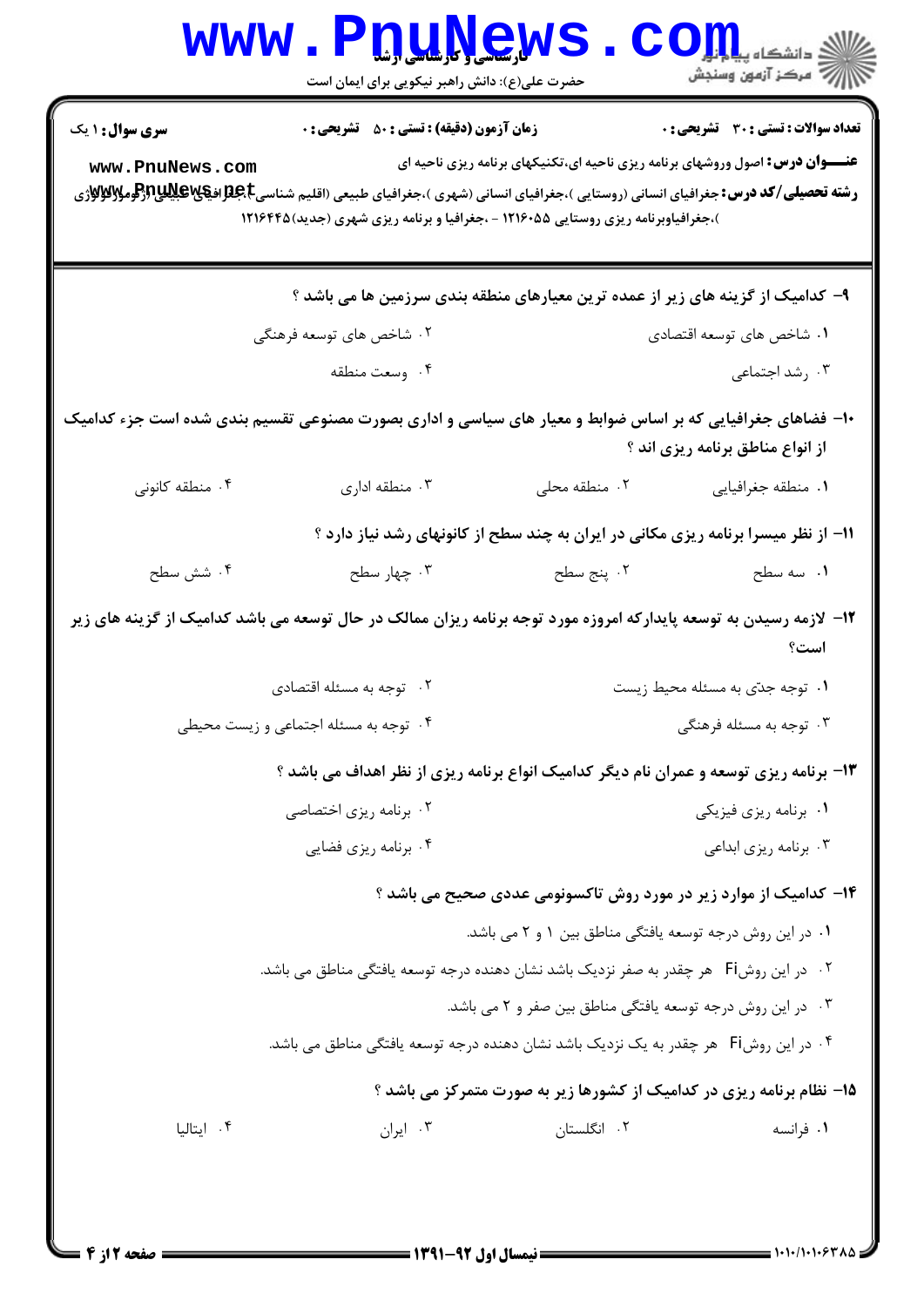| <b>WWW</b>                                                                                                                                                                 | حضرت علی(ع): دانش راهبر نیکویی برای ایمان است      | <u>n'n'news</u>                                                                                                                                                                                                                                                                                                                                                                                                      | ≦ دانشکاه پی <mark>ا با با</mark> ر'<br>أآ " مرڪز آزمون وسنڊش |  |
|----------------------------------------------------------------------------------------------------------------------------------------------------------------------------|----------------------------------------------------|----------------------------------------------------------------------------------------------------------------------------------------------------------------------------------------------------------------------------------------------------------------------------------------------------------------------------------------------------------------------------------------------------------------------|---------------------------------------------------------------|--|
| <b>سری سوال : ۱ یک</b><br>www.PnuNews.com                                                                                                                                  | <b>زمان آزمون (دقیقه) : تستی : 50 ٪ تشریحی : 0</b> | <b>عنـــوان درس:</b> اصول وروشهای برنامه ریزی ناحیه ای،تکنیکهای برنامه ریزی ناحیه ای<br><b>رشته تحصیلی/کد درس:</b> جغرافیای انسانی (روستایی )،جغرافیای انسانی (شهری )،جغرافیای طبیعی (اقلیم شناسیجهایالهای استان<br>موسیعهای از این استان استانی از استانی (روستایی)،جغرافیای انسانی (شهری )،جغرافیای طبیعی (اقلیم شناسیجهای ا<br>)،جغرافیاوبرنامه ریزی روستایی ۱۲۱۶۰۵۵ - ،جغرافیا و برنامه ریزی شهری (جدید) ۱۲۱۶۴۴۵ | <b>تعداد سوالات : تستی : 30 ٪ تشریحی : 0</b>                  |  |
|                                                                                                                                                                            |                                                    | ۱۶- در کدامیک از مناطق زیرضریب عمران پذیری بیشتر جهت اجرای پروژه های کشاورزی محدود و صنایع چوب می باشد ؟                                                                                                                                                                                                                                                                                                             |                                                               |  |
| ۰۴ مناطق استوايي                                                                                                                                                           | ۰۳ مناطق صحرایی                                    | ٠٢ مناطق قطبي                                                                                                                                                                                                                                                                                                                                                                                                        | ٠١ مناطق معتدله                                               |  |
|                                                                                                                                                                            |                                                    | ۱۷– بکار گیری کدامیک از روش های جمعیت شناسی در ایران بسیار مشکل و در مواردی غیر ممکن است ؟                                                                                                                                                                                                                                                                                                                           |                                                               |  |
|                                                                                                                                                                            | ۰۲ روش های اقتصادی                                 |                                                                                                                                                                                                                                                                                                                                                                                                                      | ۰۱ روش های ترکیبی                                             |  |
|                                                                                                                                                                            | ۰۴ روش برأورد ميزان مهاجرت                         |                                                                                                                                                                                                                                                                                                                                                                                                                      | ۰۳ روش اجتماعی                                                |  |
| ۱۸− مناسب ترین روش برای محاسبه و پیش بینی جمعیت در حال و آینده از نظر متخصصان دموگرافی کدام روش می باشد ؟                                                                  |                                                    |                                                                                                                                                                                                                                                                                                                                                                                                                      |                                                               |  |
|                                                                                                                                                                            | ۰۲ روش های آماری                                   |                                                                                                                                                                                                                                                                                                                                                                                                                      | ۰۱ روش های اقتصادی                                            |  |
|                                                                                                                                                                            | ۰۴ روش های جمعیت شناسی                             |                                                                                                                                                                                                                                                                                                                                                                                                                      | ۰۳ روش های ریاضی                                              |  |
| ۱۹- کدامیک از برنامه ریزی های زیر می تواند ارشادی و یا دستوری باشد ؟                                                                                                       |                                                    |                                                                                                                                                                                                                                                                                                                                                                                                                      |                                                               |  |
| ۰۴ محلی                                                                                                                                                                    | ۰۳ بخشے ِ                                          | ۰۲ منطقه ای                                                                                                                                                                                                                                                                                                                                                                                                          | <b>۱.</b> ملّی است.                                           |  |
|                                                                                                                                                                            |                                                    | <b>۲۰</b> - برنامه ریزی برای کاربری زمین و امکانات زیربنایی جزء کدامیک از انواع برنامه ریزی ها می باشد؟                                                                                                                                                                                                                                                                                                              |                                                               |  |
| ۰۴ ابداعی                                                                                                                                                                  | ۰۳ فیزیکی                                          | ۰۲ فضایی                                                                                                                                                                                                                                                                                                                                                                                                             | ۰۱ توسعه                                                      |  |
| <b>۲۱</b> - در کدام روش برنامه ریزی ناحیه ای، از وجود یا عدم وجود مؤسسات خدماتی به عنوان ضابطه ای جهت تشکیل سلسله<br>مراتب استفاده می شود ؟                                |                                                    |                                                                                                                                                                                                                                                                                                                                                                                                                      |                                                               |  |
|                                                                                                                                                                            | ۰۲ آنالیز خوشه ای                                  |                                                                                                                                                                                                                                                                                                                                                                                                                      | ٠١ آناليز عوامل                                               |  |
|                                                                                                                                                                            | ۰۴ آناليز تاكسونومي                                |                                                                                                                                                                                                                                                                                                                                                                                                                      | ۰۳ میزان سنج نهادی گاتمن                                      |  |
|                                                                                                                                                                            |                                                    | <b>۲۲</b> – کدامیک از خدمات زیر دارای وابستگی عمودی می باشد ؟                                                                                                                                                                                                                                                                                                                                                        |                                                               |  |
| ۰۴ درمانگاه                                                                                                                                                                | ۰۳ بیمارستان                                       | ۰۲ آب لوله کشی                                                                                                                                                                                                                                                                                                                                                                                                       | ۰۱ مدرسه                                                      |  |
| ۲۳- براساس کدامیک از روش های زیر هر مکان به اندازه میزان نقشی که در جوابگوی به نیازها ی گوناگون مردم دارند و تعداد<br>خدماتی که ارائه می دهند امتیاز مثبت دریافت می دارند؟ |                                                    |                                                                                                                                                                                                                                                                                                                                                                                                                      |                                                               |  |
| ۰۴ کارکردی                                                                                                                                                                 | ۰۳ تاکسونومی عددی                                  | ۰۲ آنالیز خوشه ای                                                                                                                                                                                                                                                                                                                                                                                                    | ۰۱ گاتمن                                                      |  |
|                                                                                                                                                                            |                                                    |                                                                                                                                                                                                                                                                                                                                                                                                                      |                                                               |  |